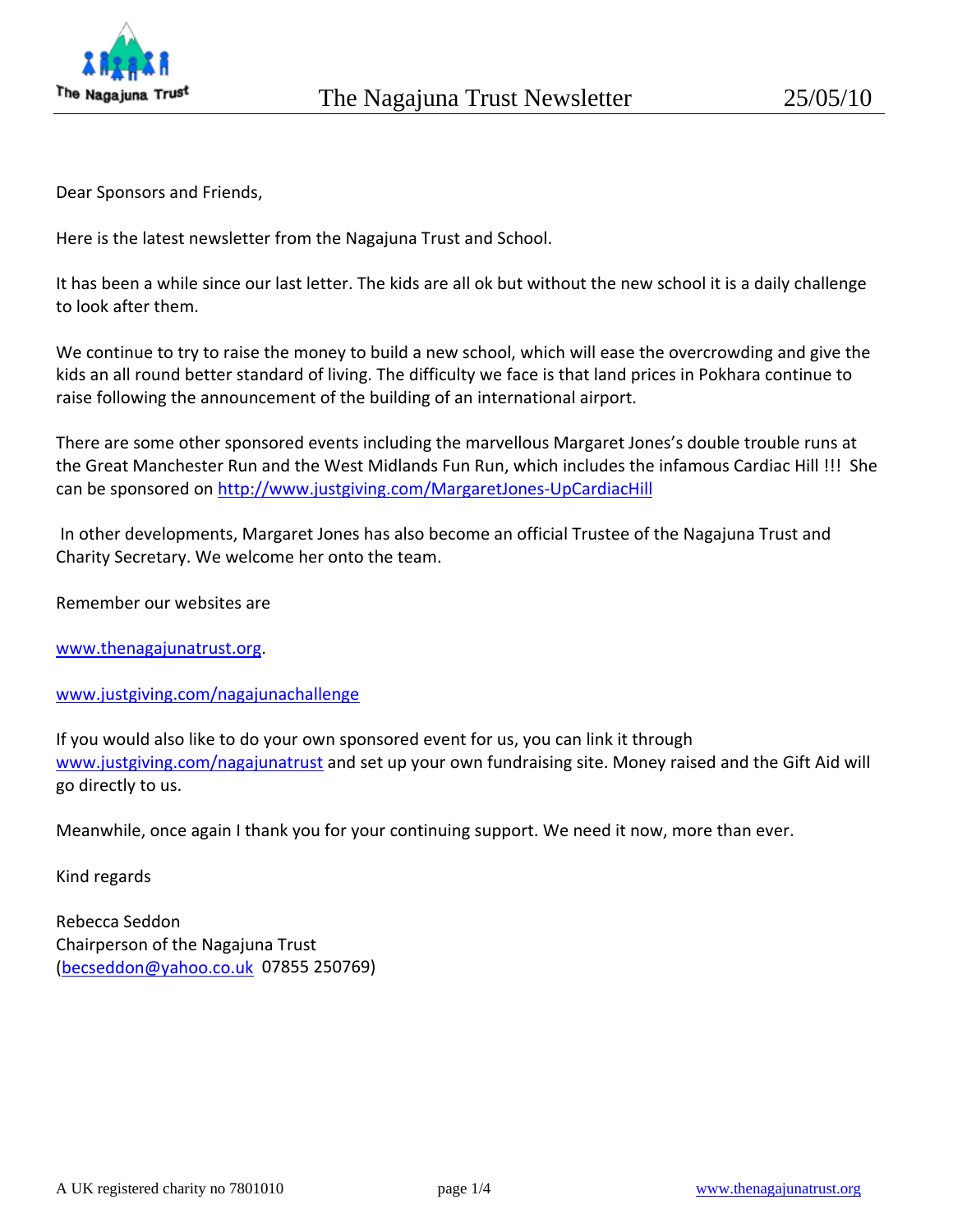

# **News from Nepal**

## **Headmaster's Update: Yeshi's Comments**

#### NOVEMBER

The young and energetic students from Mazenod college Australia visited the school. They shared some new modern method of teachings to all the teachers. They introduced about new methods of teaching by using Y and T methods etc. They stayed three days in the school and all the children enjoyed their company.

Annual school sports meet held at the school playground where Mazenod's students were also participated in games like musical chairs and ball passing. The games like balloons bursting, sack race, potato race, apple biting and relay were played during the event. The games were played between four different houses viz. yellow, red, blue and green. All the students and teachers enjoyed the day very much.

#### JANUARY

On 5<sup>th</sup> January school announced the winter holidays for one week and reopened on 13<sup>th</sup>January.

Inter schools meeting held at the Tops Boarding school organized by the Education Board communities. It discussed the teacher management, privileges, and tax payment to government etc.

#### **FEBRUARY**

During this month we celebrated the most auspicious festival of Tibetan known as 'Lhosar'. We distributed Tibetan cookies and sweets to all the students. We celebrate this festival for one week. Last year we did not celebrate this festival due to huge massacre of hundreds of innocent people in Tibet. Our school gives special holiday for one day on this occasion for all.

All the students were taken to hiking in Vijaypur river around 5k.m far from the school and there all the students enjoyed the cool bath of the great river 'Seti'.

#### **MARCH**

On 17<sup>th</sup> March we started final term exam and around 106 students attended the exam. 98 students were passed whereas 8 were failed and will repeat the same class.

30<sup>th</sup> March was prize distribution and as well as our school's special day which we celebrate every year. It was celebrated by performing cultural dances by the students of different classes and ages. Nursery students also performed in rhymes songs. Students holding position in the class were given special prizes and certificates.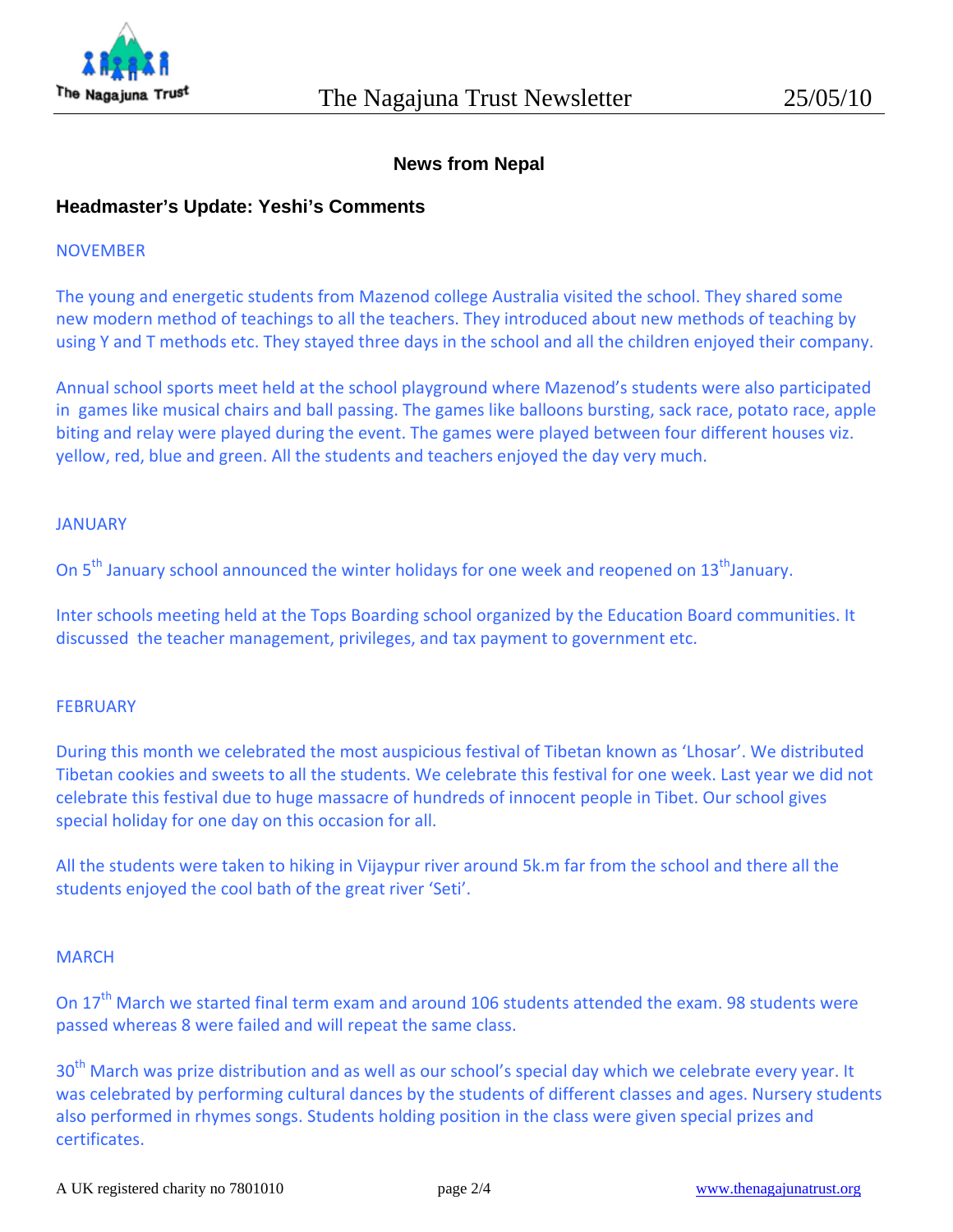

### APRIL

From April 12<sup>th</sup> our new session started and all the teaching and non teaching staff encourage students to speak only English in school premises. Some new qualified teachers are appointed this year. The school captain and class monitors are also selected by the management committee. The classrooms and bedrooms cleanliness competition were also organized. Further school is looking forward to improve in education system of the school, discipline and communication in English language etc.

### **Some of the poems and essays written by the students:**

### **My Village**

The name of my village is 'Nagwal'. It is in the hilly region of Manang. There are many forests. I like my village very much. It is very far from Pokhara. There is one school in my village. There are many houses in my village. Many people work in a farm and collect medicinal herbs called Yarchakumbu and sell them in markets.

There is one monastery in my village and people go to pray in that monastery. There are also many villages near my village. Tourist also come in my village to see monastery. There are many mountains and hills in my village. There are 29 houses in my village and some famous water.

People in my village wear our cultural dresses and eat different food than who lives in town and cities. I have one cow in my house and I drink milk and also made butter in home. I like my village very much.

# *Pemba lama Class IV*

### **Butterfly**

Oh! Butterfly dear Please come near I respect you Let go your fear

Oh! Dear butterfly Why do you feel shy? Don't tell a lie Isn't it fun to fly.

*Samicha Class V*